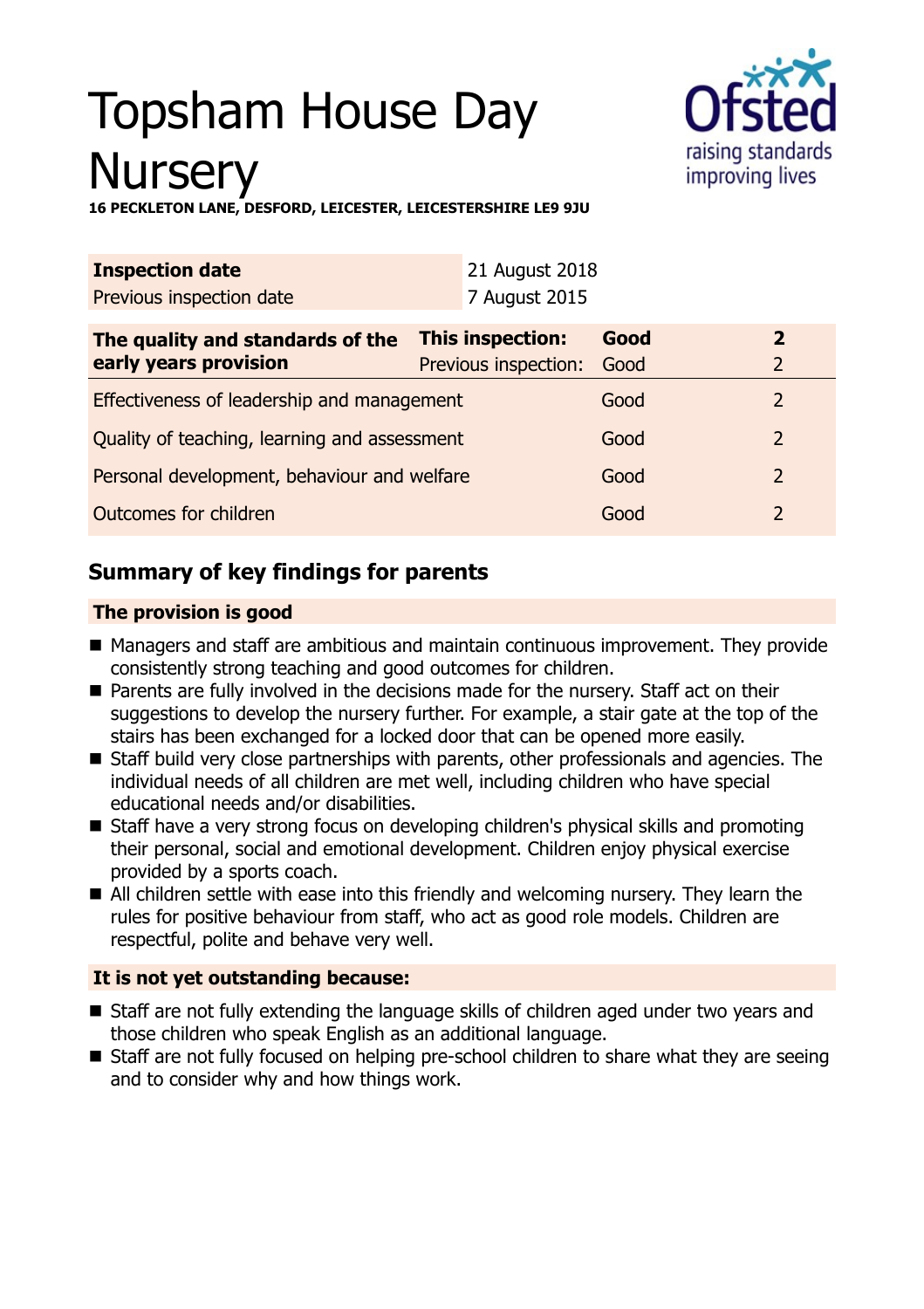## **What the setting needs to do to improve further**

## **To further improve the quality of the early years provision the provider should:**

- $\blacksquare$  challenge even further children under the age of two years and those who speak English as an additional language, to extend their language skills
- $\blacksquare$  help pre-school children to discuss what they are seeing and to consider what is happening and why.

## **Inspection activities**

- The inspector observed the quality of teaching during activities indoors and outdoors. She assessed the impact this has on children's learning.
- $\blacksquare$  The inspector spoke with staff and children during the inspection.
- $\blacksquare$  The inspector completed a joint observation with the nursery manager.
- The inspector held meetings with the nursery provider and manager. She looked at relevant documentation and evidence of the suitability of the premises and staff working in the nursery.
- $\blacksquare$  The inspector spoke to parents during the inspection and took account of their views.

**Inspector** Dianne Adams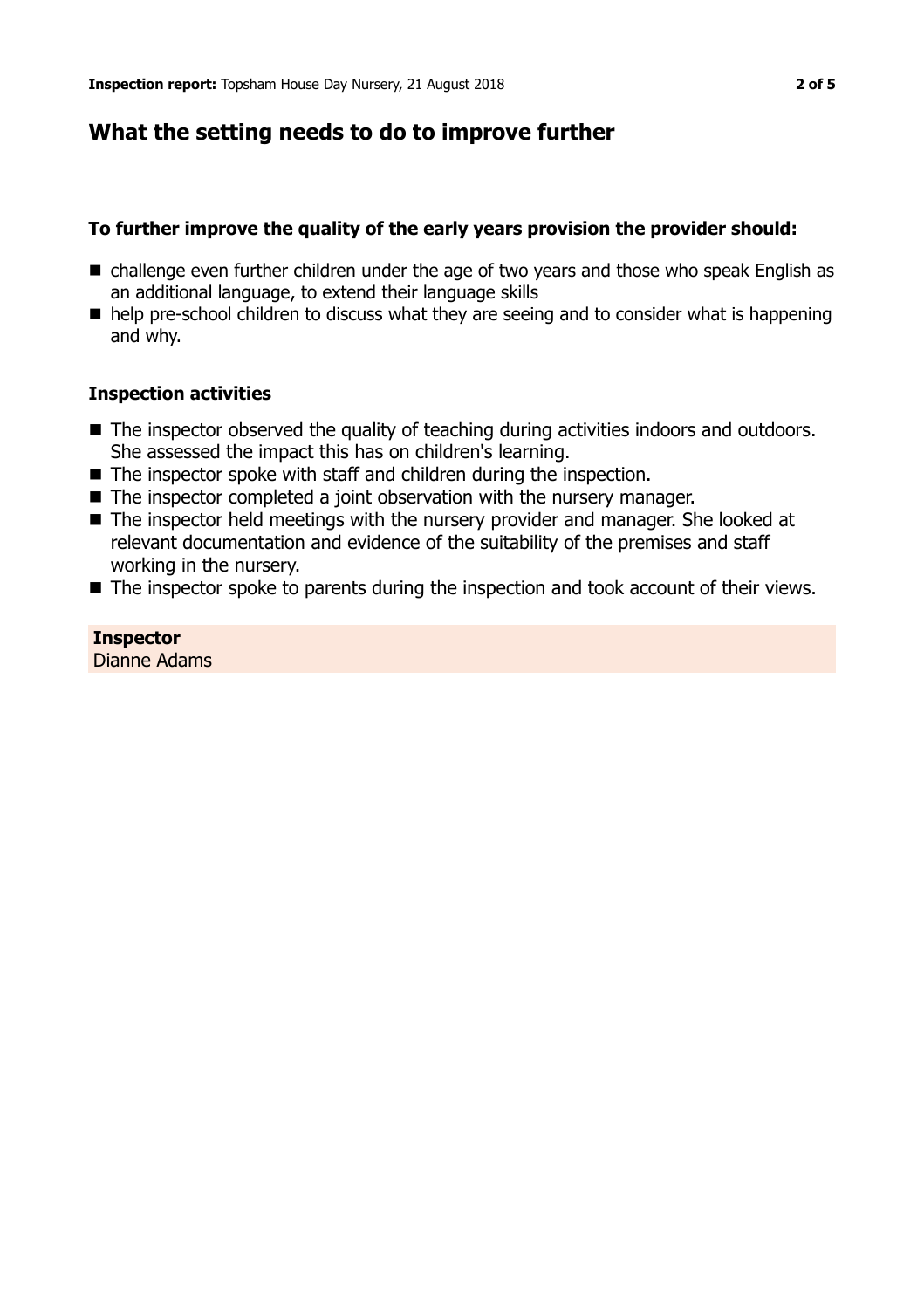## **Inspection findings**

## **Effectiveness of leadership and management is good**

The arrangements for safeguarding are effective. Staff attend training to update their knowledge of child protection matters. They know what to do if they have concerns about a child's safety and welfare. Managers and staff carry out daily risk assessments indoors and outdoors. They thoroughly investigate any accidents that happen. Managers observe practice and make sure that children are safe when playing. Recruitment and vetting procedures are robust. Leaders and managers carry out rigorous checks to help to make sure staff are suitable to care for children. Staff enjoy regular supervision, support and coaching from managers. They reflect on their practice and discuss their professional development needs. Managers track the good progress different groups of children make.

#### **Quality of teaching, learning and assessment is good**

The quality of teaching is good. Staff observe children at play. They assess what children do well and where they need help. Staff share this information with parents and other settings some children also attend. As a result, children receive consistency in their learning. Staff provide children with interesting play resources and experiences. This motivates children to have fun and to learn. For instance, staff encourage young children to explore cooked pasta, cotton wool and glitter. Pre-school children are fascinated as they watch sticks and water travel down pipes. Staff working with two- to three-yearolds are good at showing children how to do things. They encourage children to 'have a go'. For example, two-year-olds copy the actions of staff to draw a flower with pens.

#### **Personal development, behaviour and welfare are good**

Managers and staff are highly focused on promoting children's physical and emotional well-being. Parents comment on how well children thrive in the care of the friendly and knowledgeable staff. Children benefit from receiving care from familiar adults, when they first start the nursery and when they move playrooms. This helps children to feel safe and secure. Children learn the importance of leading a healthy lifestyle. They spend lots of time being physically active while exploring the stimulating outdoor play areas. Children learn to keep themselves safe as they climb the steps of climbing apparatus and move from one play area to another. Parents comment on how much children enjoy the 'amazing' homemade meals. Following a health initiative, the manager and cook have reduced the amount of sugar used in the desserts given to children.

#### **Outcomes for children are good**

Children are prepared well for their next stage of learning and for school, when the time comes. They are active learners and show high levels of curiosity. Pre-school children are confident talkers. They eagerly share their thoughts, about going to school, with visitors to the nursery. Two-year-olds extend their vocabulary as they name features of a flower, such as stems, leaves and pollen. All children are learning to be independent. They choose what to play with and how to use the toys, following their own ideas. Children aged under two years develop their physical skills while investigating sand using their hands. Two-year-olds explore shapes as they use shells to make patterns in play dough. Pre-school children decide to fill jugs with water to pour down pipes attached to the wall.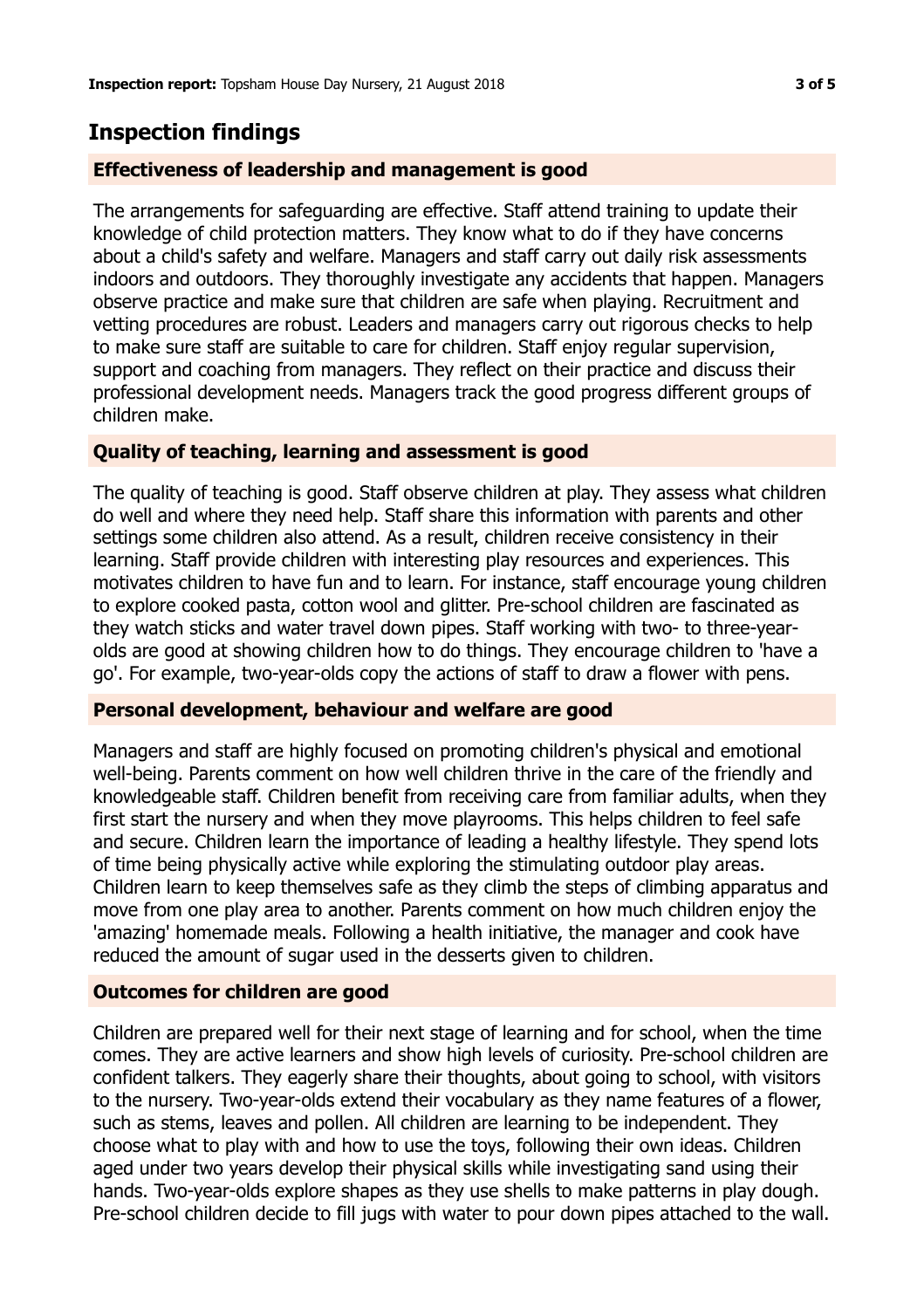## **Setting details**

| Unique reference number                             | 223281                                                                               |
|-----------------------------------------------------|--------------------------------------------------------------------------------------|
| <b>Local authority</b>                              | Leicestershire                                                                       |
| <b>Inspection number</b>                            | 10064425                                                                             |
| <b>Type of provision</b>                            | Full day care                                                                        |
| <b>Registers</b>                                    | Early Years Register, Compulsory Childcare<br>Register, Voluntary Childcare Register |
| Day care type                                       | Childcare on non-domestic premises                                                   |
| Age range of children                               | $0 - 11$                                                                             |
| <b>Total number of places</b>                       | 60                                                                                   |
| Number of children on roll                          | 128                                                                                  |
| Name of registered person                           | <b>Topsham House Limited</b>                                                         |
| <b>Registered person unique</b><br>reference number | RP517261                                                                             |
| Date of previous inspection                         | 7 August 2015                                                                        |
| Telephone number                                    | 01455 828885                                                                         |

Topsham House Day Nursery opened in 1996. The nursery employs 18 members of childcare staff. Of these, one staff member and the manager hold early years professional status and two staff hold a teaching degree. Two staff hold an appropriate early years qualification at level 2, 11 hold a qualification at level 3 and one staff member holds a qualification at level 4. The nursery opens all year round, on Monday to Friday from 7.45am to 6pm, except for the period between Christmas and New Year. It provides funded early education for two-, three- and four-year-old children.

This inspection was carried out by Ofsted under sections 49 and 50 of the Childcare Act 2006 on the quality and standards of provision that is registered on the Early Years Register. The registered person must ensure that this provision complies with the statutory framework for children's learning, development and care, known as the early years foundation stage.

Any complaints about the inspection or the report should be made following the procedures set out in the guidance Complaints procedure: raising concerns and making complaints about Ofsted, which is available from Ofsted's website: www.ofsted.gov.uk. If you would like Ofsted to send you a copy of the guidance, please telephone 0300 123 4234, or email [enquiries@ofsted.gov.uk.](mailto:enquiries@ofsted.gov.uk)